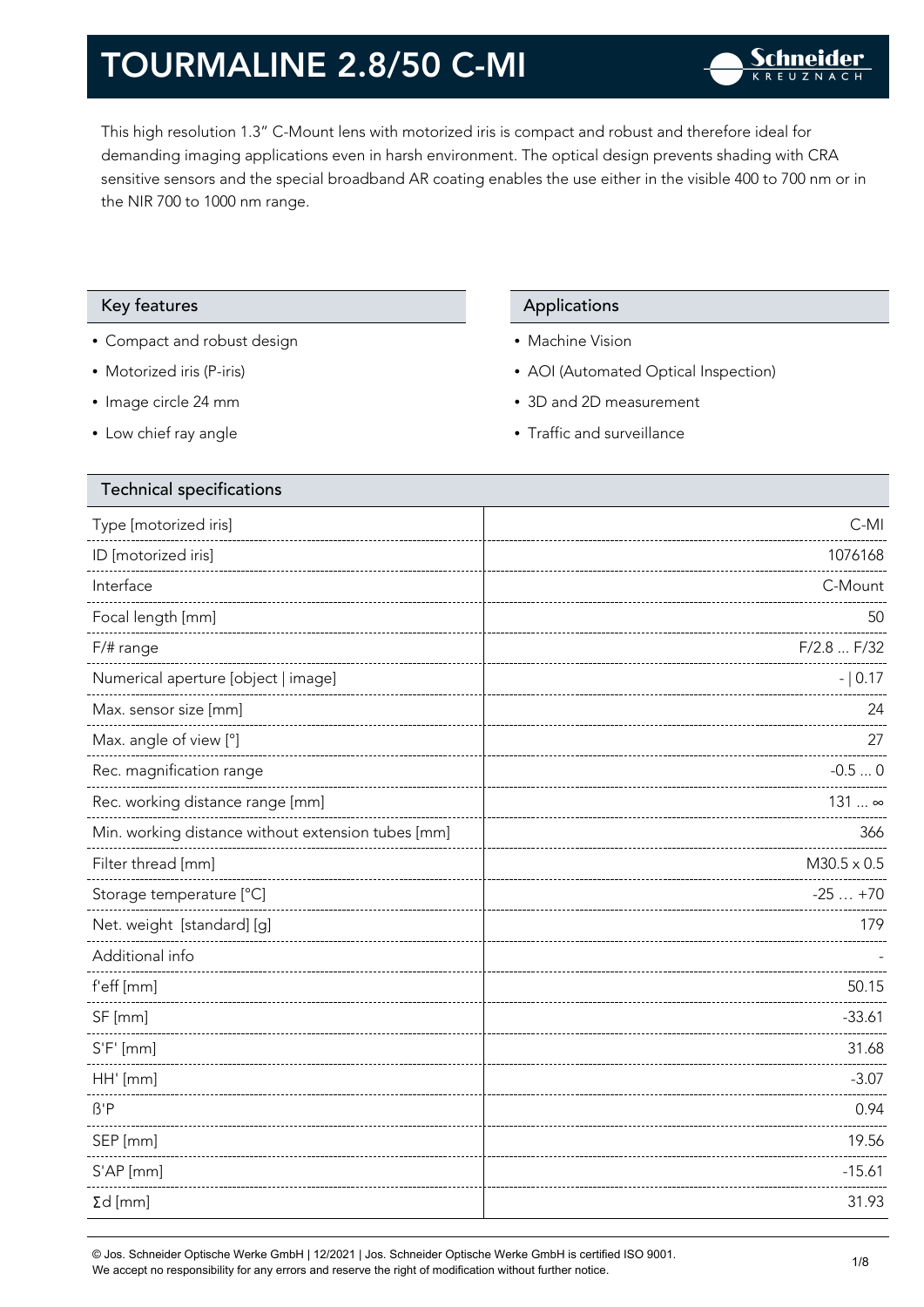

### MTF charts

| Spectrum name    |     |     | VIS |     |     |     |
|------------------|-----|-----|-----|-----|-----|-----|
| Wavelengths [nm] | 425 | 475 | 525 | 575 | 625 | 675 |
| Rel. weights [%] |     | 16  |     |     | 1 Q |     |









40 LP/mm, radial - 80 LP/mm, radial - 20 LP/mm, radial --- 20 LP/mm, tangential --- 40 LP/mm, tangential --- 80 LP/mm, tangential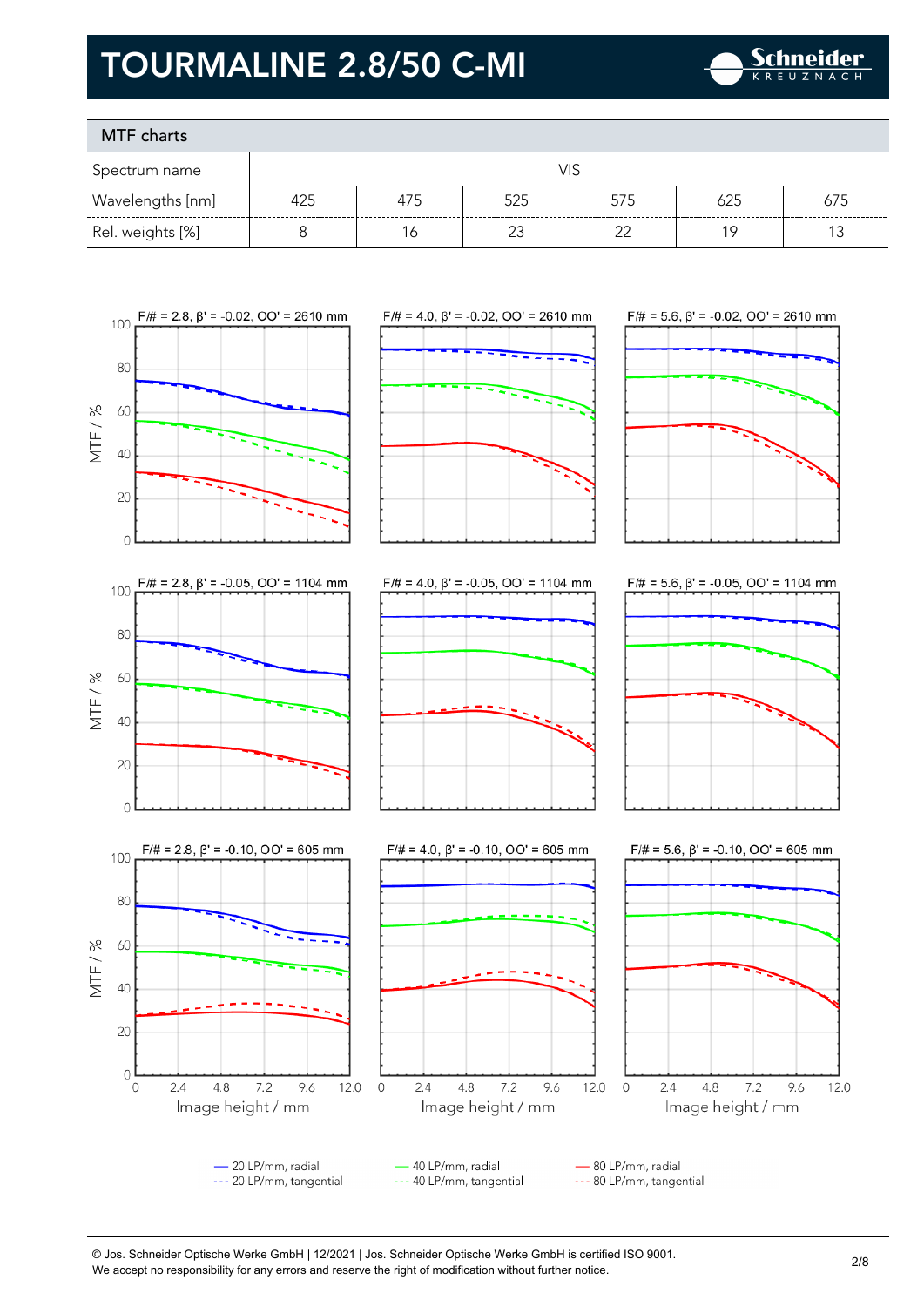

### Rel. illumination vs. image height



| $- -$ F/# = 2.8, $\beta$ = -0.02         |  |
|------------------------------------------|--|
| $- -$ F/# = 5.6, $\beta$ = -0.02         |  |
| $- -$ F/# = 8.0, $\beta$ = -0.02         |  |
| $\rightarrow$ F/# = 2.8, $\beta$ = -0.05 |  |
| — F/# = 5.6, $\beta$ = -0.05             |  |
| $\rightarrow$ F/# = 8.0, $\beta$ = -0.05 |  |
| $F/\ddot{=} = 2.8, \ \beta = -0.10$      |  |
| F/# = 5.6, $\beta$ = -0.10               |  |
| F/# = 8.0, $\beta$ = -0.10               |  |

### Distortion vs. image height



### Transmittance vs. wavelength



© Jos. Schneider Optische Werke GmbH | 12/2021 | Jos. Schneider Optische Werke GmbH is certified ISO 9001. We Jos. Scrinelaer Opuscrie werke GribH | 12/2021 | Jos. Scrinelaer Opuscrie werke GribH is certified ISO 9001.<br>We accept no responsibility for any errors and reserve the right of modification without further notice.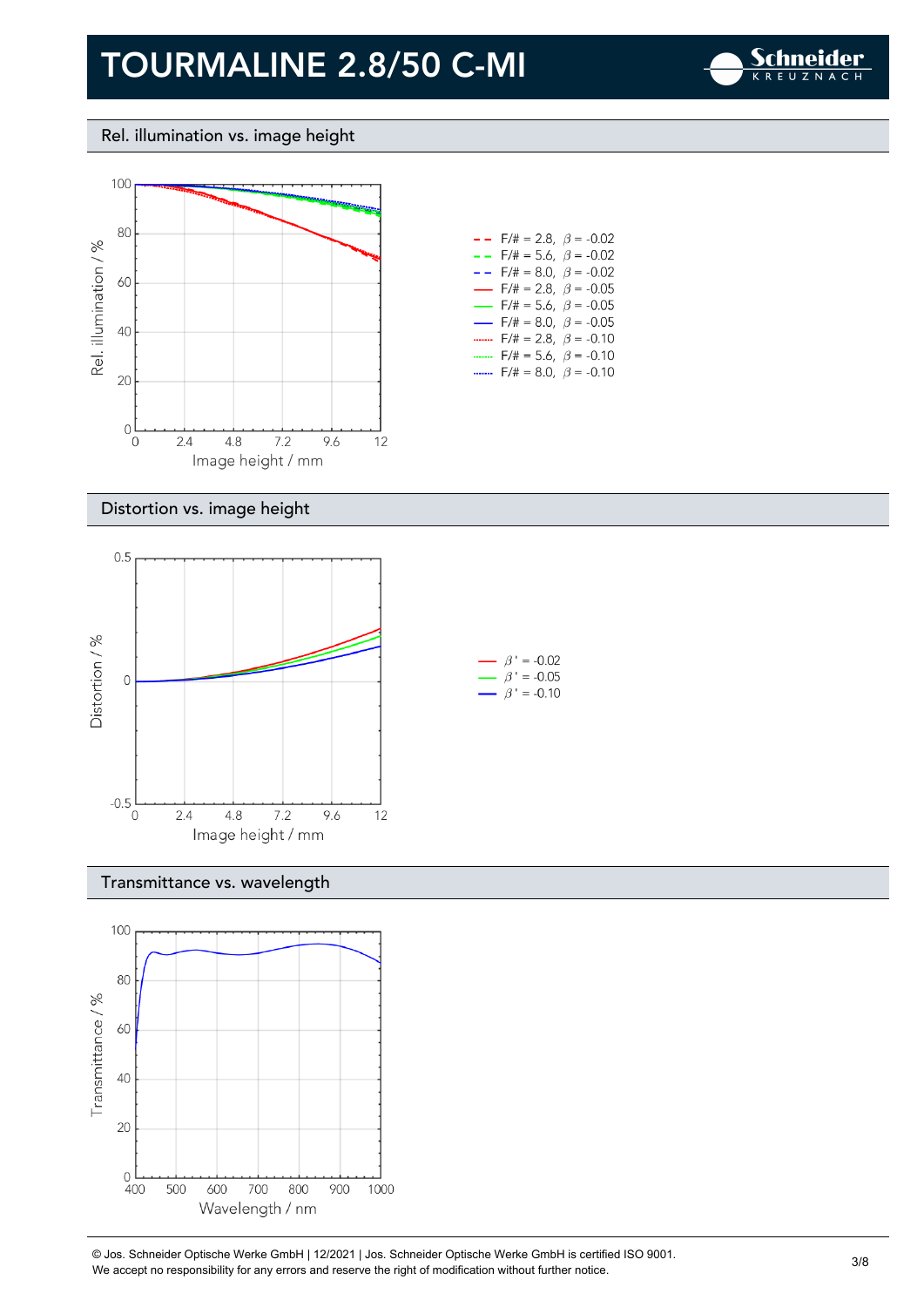

### Technical drawings

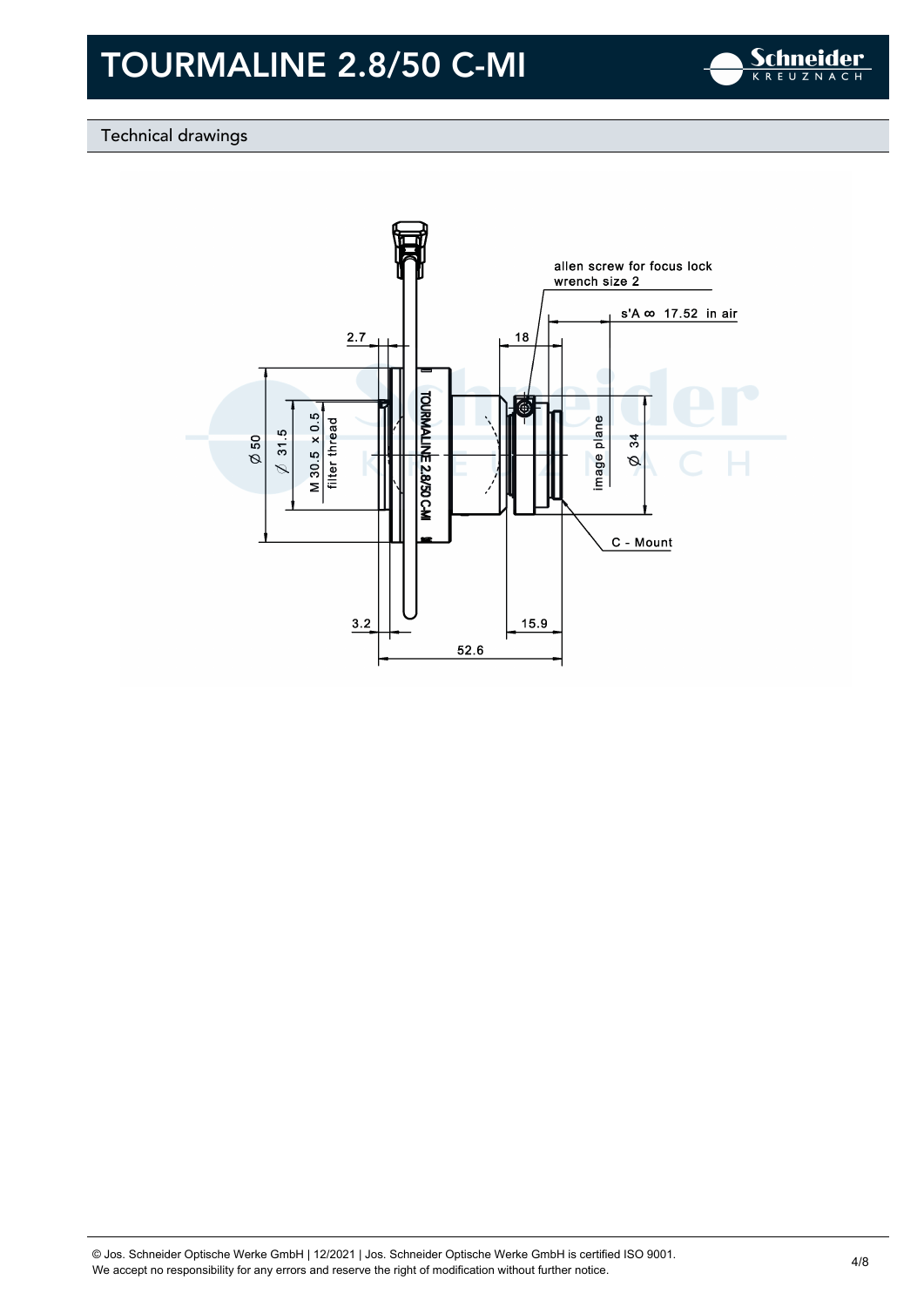

### Additional electrical information

| Motor type            | 2 phase, bipolar stepper motor                     |
|-----------------------|----------------------------------------------------|
| Coil resistance       | 21 Ohm                                             |
| Current               | $\leq$ 143 mA/Phase                                |
| Max. voltage          | 5V                                                 |
| Coil inductivity      | 1.8 mH/phase @ 1 kHz                               |
| Max. step frequency   | 400 Hz                                             |
|                       |                                                    |
| Cable type            | Lemo Santoprene 2 x 2 x 0.14 mm <sup>2</sup> black |
| Cable length          | 300 mm                                             |
| Electrical connector  | JEITA E4-191J-100                                  |
| Operating temperature | $0^{\circ}$ C to +50 $^{\circ}$ C                  |
| Storage temperature   | -25 $^{\circ}$ C to +70 $^{\circ}$ C               |

| Sequenze of excitation |      |                                  |      |      |
|------------------------|------|----------------------------------|------|------|
| steps<br>pins          |      |                                  |      |      |
|                        | high | high                             | low  | low  |
| ╭                      | low  | low                              | high | high |
|                        | low  | high                             | high | low  |
|                        | high | low                              | low  | high |
| Iris movement          |      | <--- open iris / ---> close iris |      |      |

| Motor steps to f-stop resolution |      |     |     |     |      |      |      |      |
|----------------------------------|------|-----|-----|-----|------|------|------|------|
| Motor steps                      |      | 10  | 15  | 20  | 25   | 30   | 35   | 40   |
| Iris-diameter                    | 10.9 | 7.9 | 5.7 | 4.2 | 3.1  | 2.2  | 1.6  | 1.2  |
| F-Stop                           |      | 4.1 | 5.7 | 7.8 | 10.8 | 14.8 | 20.5 | 28.2 |
|                                  |      |     |     |     |      |      |      |      |

| F-stop to motor steps resolution |      |     |      |      |      |      |      |  |
|----------------------------------|------|-----|------|------|------|------|------|--|
| F-stop                           | 2.8  |     | 5.6  |      |      | 16   | つつ   |  |
| Iris-diameter                    | 11.7 | 8.2 | 5.8  | 4.1  |      |      | 1.5  |  |
| Motor steps                      | 3.9  | 9.5 | 14.8 | 20.3 | 25.3 | 31.2 | 36.1 |  |

© Jos. Schneider Optische Werke GmbH | 12/2021 | Jos. Schneider Optische Werke GmbH is certified ISO 9001. We accept no responsibility for any errors and reserve the right of modification without further notice. 5/8<br>We accept no responsibility for any errors and reserve the right of modification without further notice.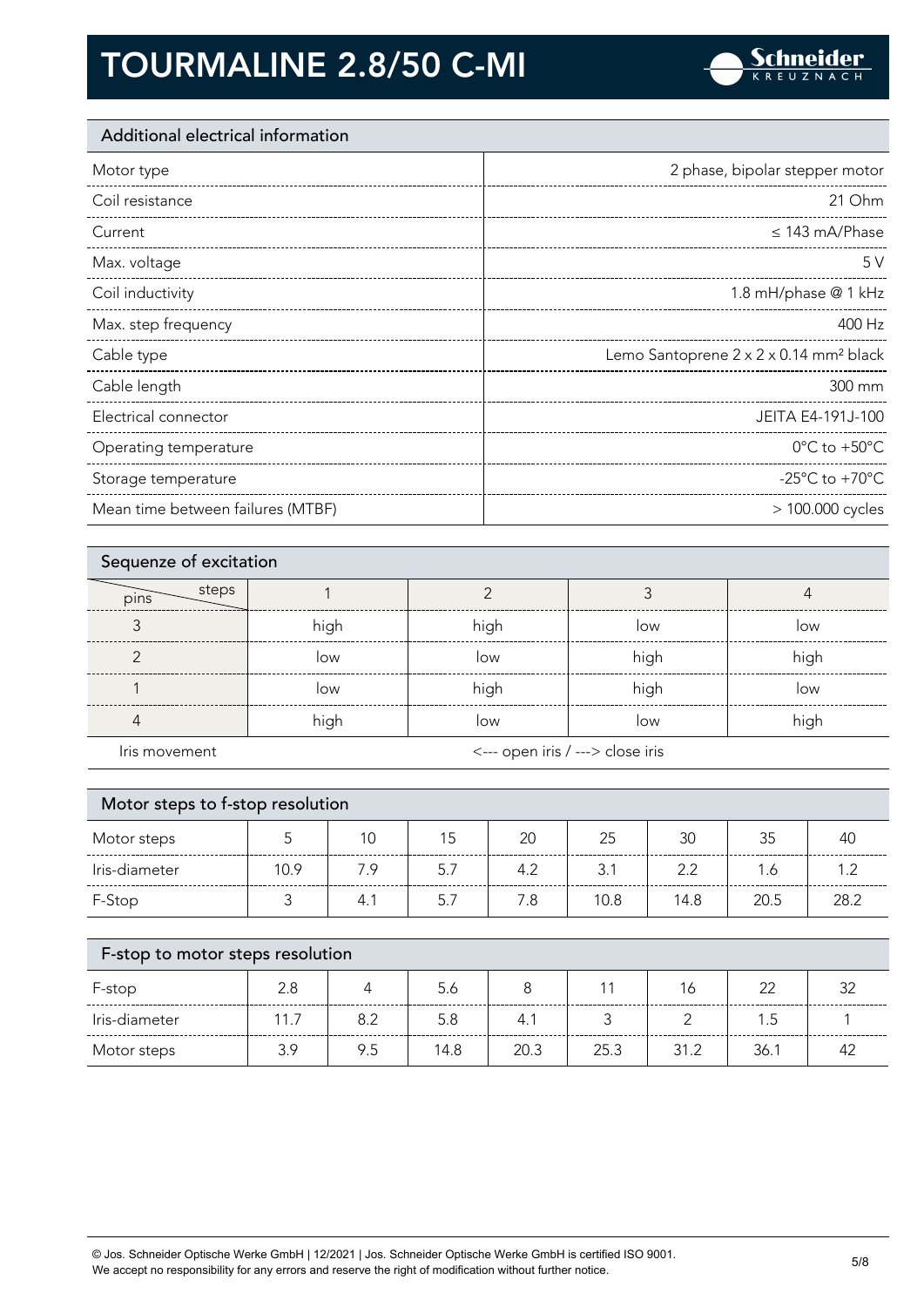

| Accessories    | Mount                | Eff. length        |         |
|----------------|----------------------|--------------------|---------|
| Adapter        | CS-Mount             | $5 \text{ mm}$     | 25081   |
|                | $C-M$ ount / M42 x 1 | $5.5 \text{ mm}$   | 1075817 |
| Extension tube | C-Mount / C-Mount    | $5 \, \mathrm{mm}$ | 39316   |
|                | C-Mount / C-Mount    | $8 \text{ mm}$     | 39315   |
|                | C-Mount / C-Mount    | $10 \text{ mm}$    | 39312   |